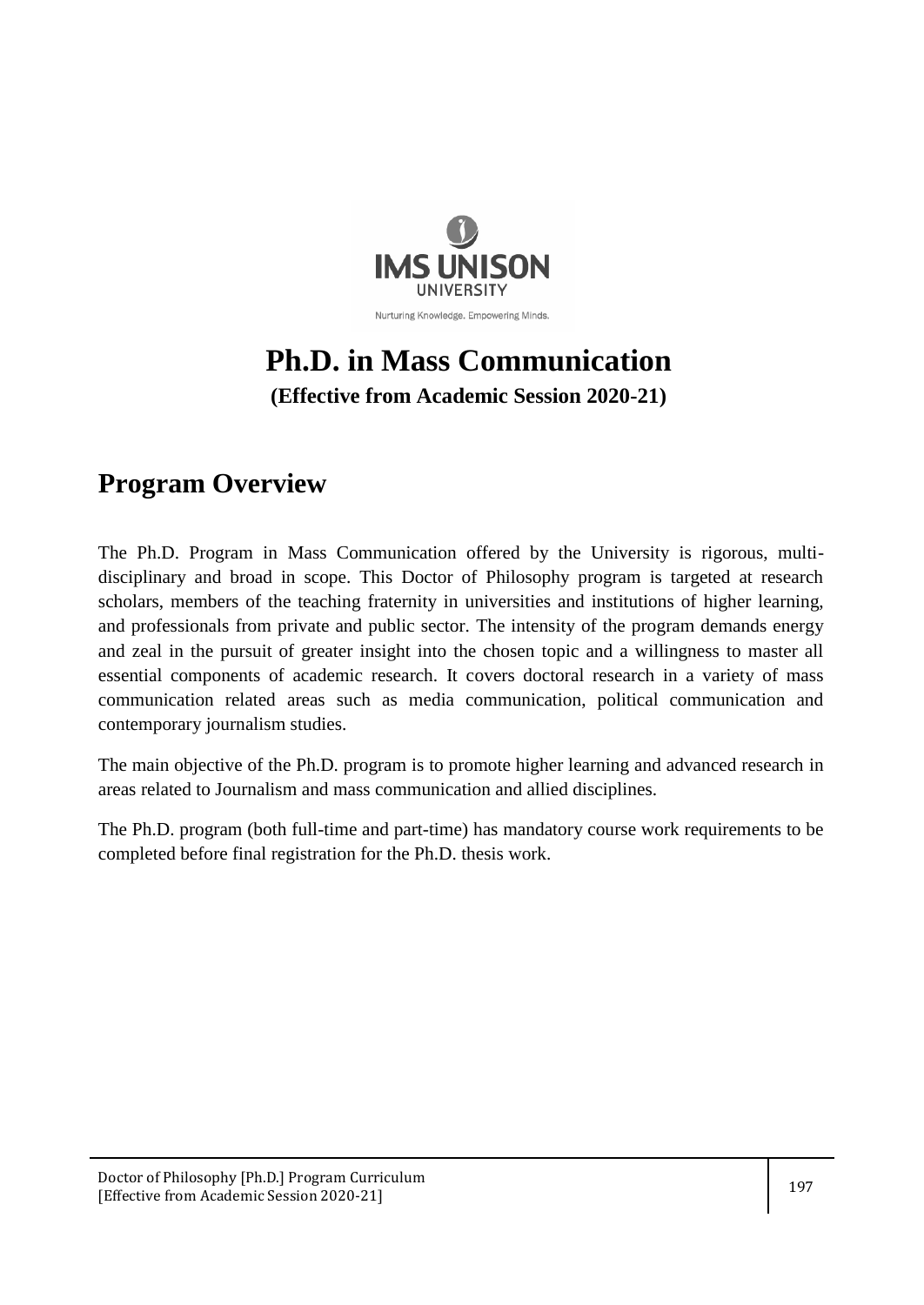## **Ph.D. Program Educational Objectives (PEOs)**

The objectives of the Ph.D. program will allow students to:

- Develop substantive knowledge in their area of specialization.
- **Master the analytical and methodological skills required to evaluate and conduct research in** their area of specialization and related areas.
- Design and conduct original research in their area of specialization.
- **•** Demonstrate the ability to communicate the results of their research in a clear and effective manner.
- **•** Demonstrate an ability to work effectively with other people from various ethnic, educational, and work experience backgrounds.
- Demonstrate an understanding and concern for the high ethical standards in media research, teaching, and service.
- Demonstrate the ability to teach college-level courses in their area of specialization.

### **PhD Program Outcomes (PLOs)**

- Graduates will demonstrate a detailed knowledge of their areas of specialization.
- Graduates will master the analytical/methodological skills needed to evaluate and conduct research in their areas of specialization.
- Graduates will demonstrate their ability to design and conduct original research in their chosen fields of specialization.
- Graduates will be able to teach college-level courses in their areas of specialization.
- Graduates will be able to communicate the results of their research in a clear and effective manner.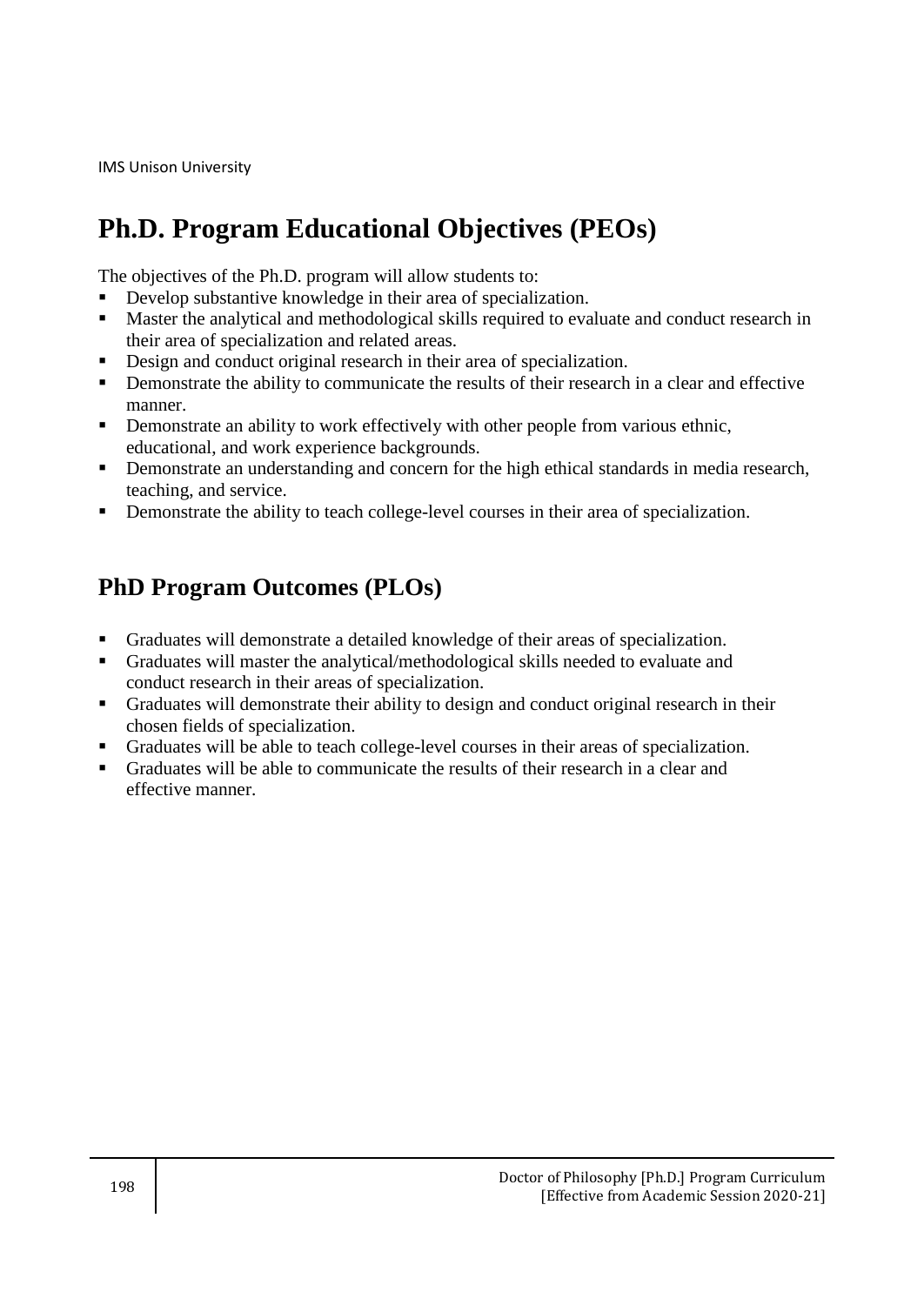### **PHD COURSE WORK IN MASS COMMUNICATION PROGRAM CURRICULUM**

| SI.<br>No. | <b>Course Code</b> | <b>Compulsory Courses</b>                 | L                           | P              | <b>Credits</b> |
|------------|--------------------|-------------------------------------------|-----------------------------|----------------|----------------|
| 1.         | <b>PHDC-101</b>    | <b>Research Methodology</b>               | 3                           | $\overline{2}$ |                |
| 2.         | <b>PHDC-102</b>    | <b>Research and Publication Ethics</b>    | $\mathcal{D}_{\mathcal{L}}$ |                | 2              |
| 3.         | <b>PHDC-103</b>    | Communication and Media<br><b>Studies</b> | $\overline{4}$              | $\Omega$       |                |
| 4.         | PHDC-104S          | <b>Report Writing and Presentation</b>    |                             |                | 2              |
|            |                    | <b>Total Credits</b>                      | 9                           |                | 12             |
|            |                    | <b>Total Periods</b>                      |                             |                |                |

### **(Effective from Academic Session 2020-21)**

## **Total Credits -12**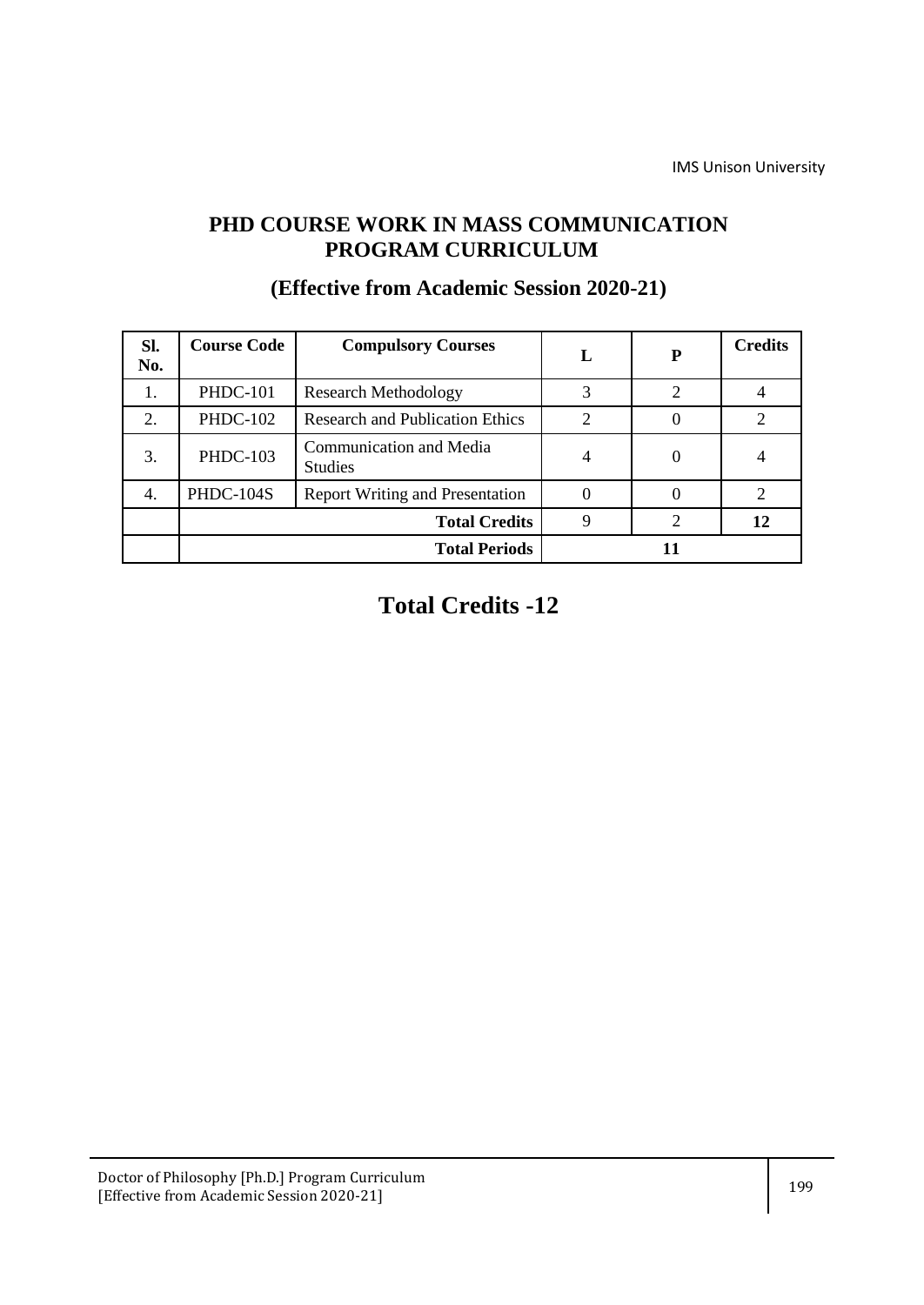

### **Doctor of Philosophy (Ph.D.) PROGRAM SYLLABI**

| Course:RESEARCH METHODOLOGY |    |     |            |
|-----------------------------|----|-----|------------|
| Course Code: PHDC-101       | TР | 400 | Credits: 4 |

**Course Objective:** To enable the students to understand the fundamentals of research, process and methodology to explore their research skills and contribute to future research in the field of media and mass communication.

**Course Learning Outcomes:**Upon successful completion of the course, students will be able to:

- CO1. Understand the elements of research, different types of research and the basic framework of Research process.
- CO2. Identify various sources of information for literature review and data collection.
- CO3. Clearly identify and formulate the research problems, research objectives and hypothesis.
- CO4. Critically analyze and apply the different research designs, methods and techniques to a specific research problem.
- CO5. Inculcate the knowledge about the structure of report writing, citationand reference style.

#### **SYLLABUS**

#### **Introduction to Research 6**

Meaning and importance of Research, Types of Research, Selection and formulation of Research Problem, Hypothesis, and literature review.

#### **Research Design and Research Methods 8**

Concept of Research Design and types, Research Methods: Quantitative and Qualitative, Survey, Content analysis, Experimental Research, Field Observation, Case Study.

#### **Sample Design and Data Collection 12**

Census and sample, Sampling design: Universe, Sampling unit, sampling frame, Sample size, Sampling error, Classification of sampling techniques: probability and non-probability, Primary & Secondary Data Sources, Data collection techniques: Questionnaire: Questionnaire design process, Pre-testing questionnaire, Interview and Schedule.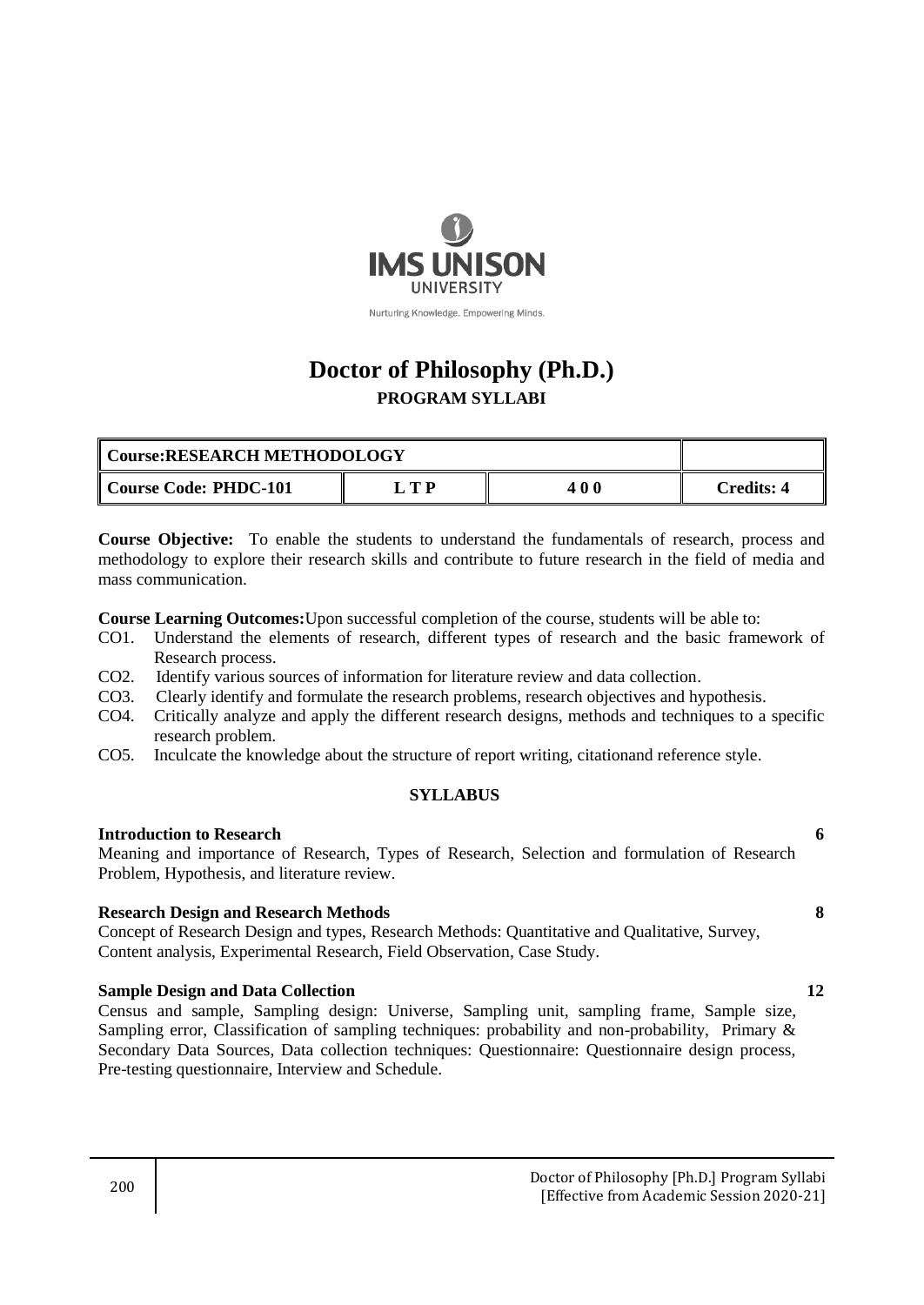#### **Measurement and Scaling 10 and 10 and 10 and 10 and 10 and 10 and 10 and 10 and 10 and 10 and 10 and 10 and 10 and 10 and 10 and 10 and 10 and 10 and 10 and 10 and 10 and 10 and 10 and 10 and 10 and 10 and 10 and 10 and 1**

Theory of measurement, Primary scales of measurement, Comparative scaling, Non-comparative scaling, Reliability and validity,Data Processing: Editing of data, Coding, Tabulation and Graphical data presentation.

#### **Data Analysis 12**

Data Analysis: Descriptive and Inferential statistics; parametric and non-parametric statistics, Basic concepts in statistics: Data distribution, Measure of central tendency: mean, median, mode, Standards deviation, Variance and Coefficient of variation, Analysis of Variance (ANOVA), Data management using SPSS, Inferential Statistics and multivariate analysis using SPSS.

#### **Report Writing 8**

Structure of research report, Essentials of Report Writing, Citation and References Styles, Ethical perspectives of research,Aspects of Copyright Law, Testing plagiarism.

#### **Suggested Readings:**

- 1. Anderson, J.A.; Communication Research: Issues and Methods; McGraw Hill
- 2. Berger, Arthur Asa; *Media and Communication Research Methods*; Sage publications
- 3. Brennen, Bonnie S.; *Qualitative Research for Media Studies;* Routledge
- 4. Cauvery,R.; Sudhanayak, M. Girja; *Research Methodology*; S. Chand &Sons
- 5. Gunter, Barrie; Cauvery, R.; Sudhanayak, M. Girja; *Media Research Methodology*; S. Chand &SonsCooper, Donald; Schindler, Pamela; *Business Research Methods*; McGraw Hill
- 6. Kothari, C.R. ; Research Methodology: Method and Techniques: New Age International Publishers
- 7. Neuman, W. Lawrence. 2000. Social research methods: qualitative and quantitative approaches. Boston: Allyn and Bacon
- 8. Priest, Susanna Hornig; *Doing Media Research*; Sage Publication
- 9. Wimmer, Roger D.; Dominick, Joseph R.; *Mass Media Research*; Wadsworth Cengage Learning
- 10. Zikmund, W.G.; Business Research Methods; Cengage Learning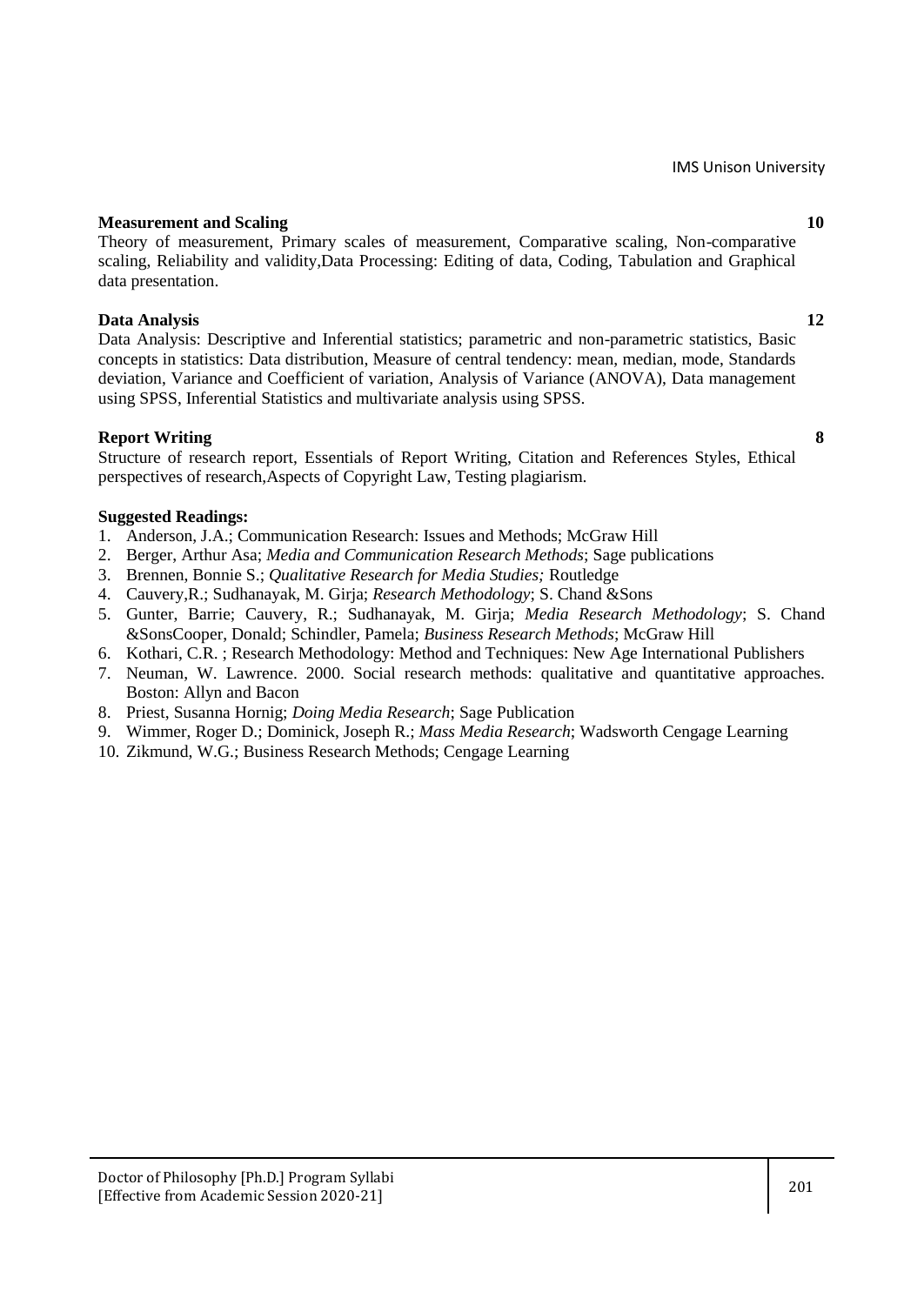| Course: RESEARCH AND PUBLICATION ETHICS |       |     |            |
|-----------------------------------------|-------|-----|------------|
| Course Code: PHDC 102                   | - T D | 101 | Credits: 2 |

**Course Objective:** This course is through blended sessions of theory and practice is focused on basics of philosophy of science and ethics, researchintegrity, publication ethics. Hands-on-sessions are designed to identify research misconduct and predatory publications. Indexing and citation databases, open access publications, research metrics (citations, h-index, Impact Factor, etc.) and plagiarism tools will be introduced in this course.

**Course Learning Outcomes:** Upon successful completion of the course, students will be able to:

- CO1. Describe and apply theories and methods in ethics and research ethics.
- CO2. Acquire an overview of important issues in research ethics, like responsibility for research, ethical vetting, and scientific misconduct.
- CO3. Acquire skills of presenting arguments and results of ethical inquiries.
- CO4. Develop an understanding of the ethical dimensions of conducting research.

#### **SYLLABUS**

#### **Philosophy and Ethics 4 4**

Introduction to philosophy: definition, nature and scope, concept, branches, Ethics: definition, moral philosophy, nature of moral judgments and reactions.

#### **Scientific Conduct 4**

Ethics with respect to science and research, Intellectual honesty and research integrity, Scientific misconducts: Falsification, Fabrication, and Plagiarism (FFP), Redundant publications: duplicate and overlapping publications, salami slicing, Selective reporting and misrepresentation of data.

#### **Publication Ethics 7**

Publication ethics: definition, introduction and importance, Best practices / standards setting initiatives and guidelines: COPE, WAME, etc., Conflicts of interest, Publication misconduct: definition, concept, problems that lead to unethical behavior and vice versa, types, Violation of publication ethics, authorship and contributor ship, Identification of publication misconduct, complaints and appeals, Predatory publishers and journals.

#### **Open Access Publishing (Practice Sessions) 4**

Open access publications and initiatives, SHERPA/RoMEO online resource to check publisher copyright & self-archiving policies, Software tool to identify predatory publications developed by SPPU, Journal finder/journal suggestion tools viz. JANE, Elsevier Journal Finder, Springer Journal Suggested, etc.

### **Publication Misconduct (Practice Sessions) 4**

- (A) Group Discussions: Subject specific ethical issues, FFP, authorship, Conflicts of interest, Complaints and appeals: examples and fraud from India and abroad.
- (B) Software tools:Use of plagiarism software like Turnitin, Urkund and other open source software tools.

#### 202 Doctor of Philosophy [Ph.D.] Program Syllabi [Effective from Academic Session 2020-21]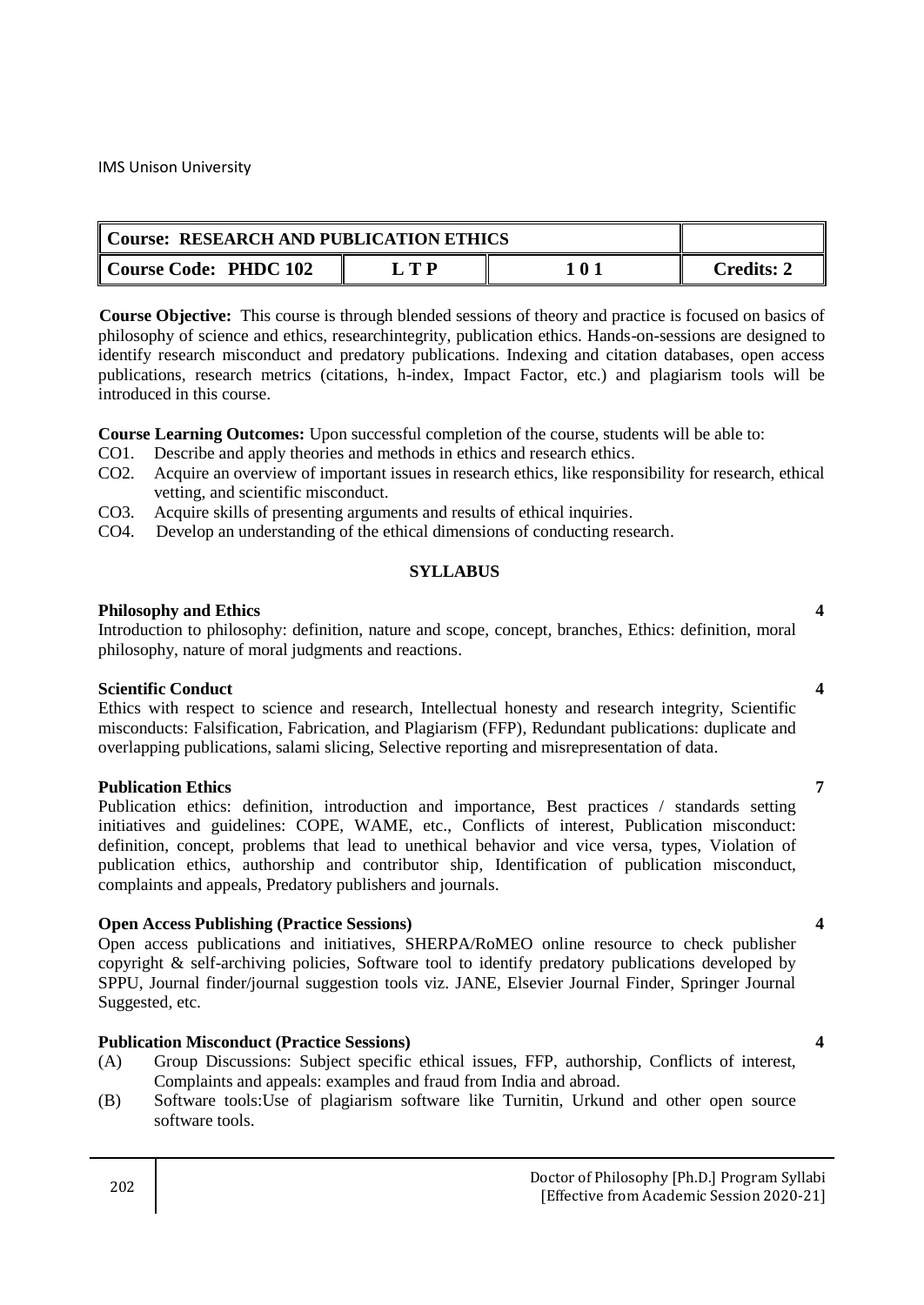### **Databases And Research Metrics (Practice Sessions) 7**

Databases:Indexing databases, Citation databases: Web of Science, Scopus, etc., Research Metrics:Impact Factor of journal as per Journal Citation Report, SNIP, SIR, IPP, Cite Score, Metrics: h-index, g index, i10 index, altmetrics.

#### **Suggested Readings:**

- 1. Ethics by Paul Olives, Open University Press, 2003
- 2. [The Ethics of Teaching and Scientific Research](https://www.questia.com/library/98084435/the-ethics-of-teaching-and-scientific-research) by Miro Todorovich; Paul Kurtz; Sidney HookPrometheus Books, 1977
- 3. [Research Ethics: A Psychological Approach](https://www.questia.com/library/3651697/research-ethics-a-psychological-approach) by Barbara H. Stanley; Joan E. Sieber; Gary B. Melton University of Nebraska Press, 1996
- 4. [Lost Paradises and the Ethics of Research and Publication](https://www.questia.com/library/104838058/lost-paradises-and-the-ethics-of-research-and-publication) by Francisco M. Salzano; A. Magdalena Hurtado Oxford University Press, 2004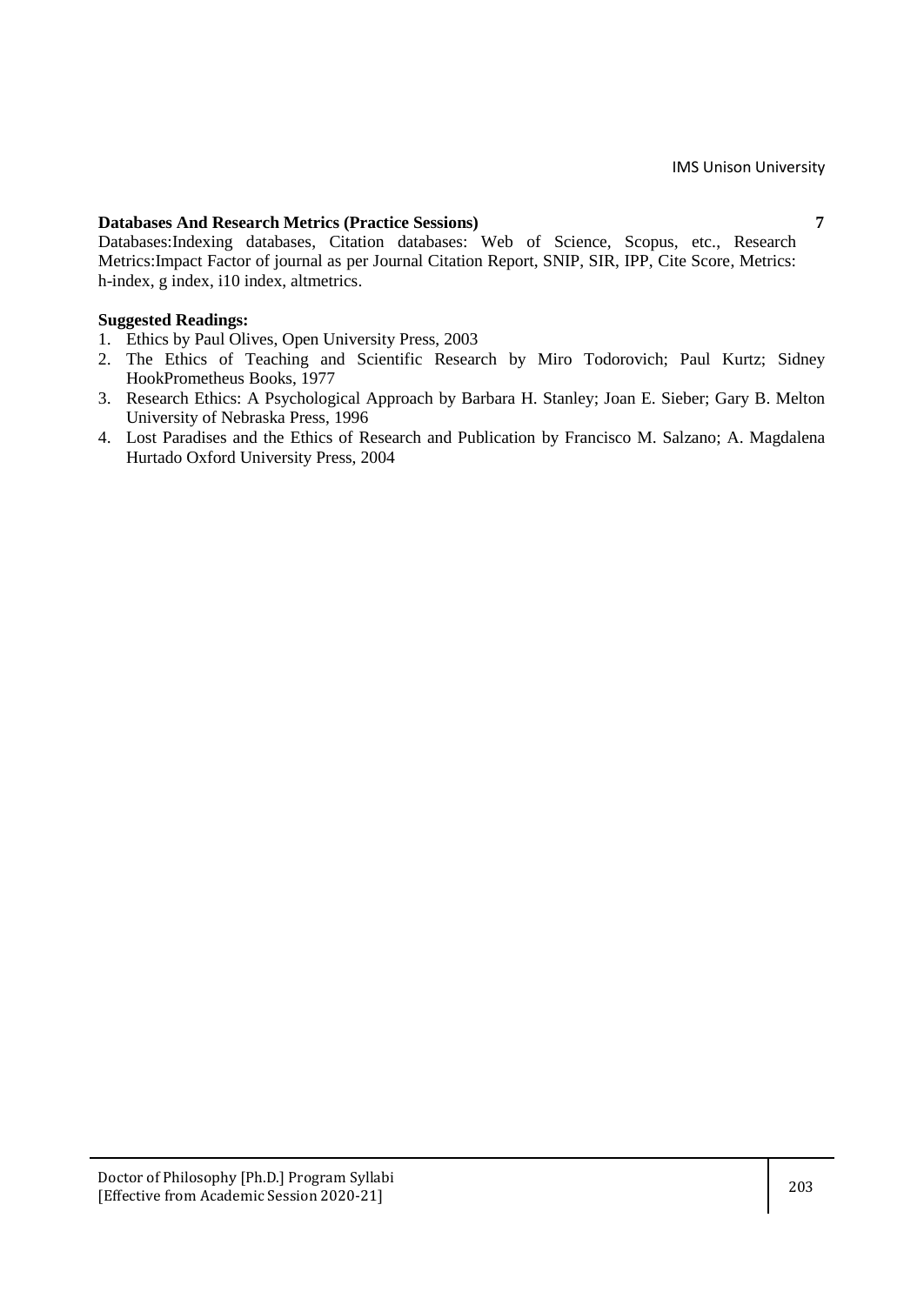| Course: COMMUNICATION ANDMEDIA STUDIES |            |     |                   |
|----------------------------------------|------------|-----|-------------------|
| Course Code: PHDC-103                  | $\Box$ T P | 400 | <b>Credits: 4</b> |

**Course Objective:** To develop an in-depth understanding of the theoretical aspects of communication, different forms of media, including their important roles in development. This course aims to provide an overview of all kinds of media with a new emphasis to choose the specific area to carry out their research work.

**Course Learning Outcomes:**Upon successful completion of the course, students will be able to:

- CO1. Understand and critically analyze the communication and different media theories.
- CO2. Inculcate the sound knowledge of principles of journalism and different dimensions of media.
- CO3. Gain knowledge and clearly identify the media practices.
- CO4. Demonstrate the specialized knowledge in the different fields of media.

### **Conceptualizing Communication 14**

Communication: Concepts, elements and process, Main characteristic and functions of communication in society, Dimensions of communication, Media systems and Theories: Sociological perspective theories- Agenda setting theory, Uses and gratification theory, Cultivation theory, Media dependence theory, Four theories of the press.

#### **Journalism and Print Media 10**

Journalism and objectives, Principles of journalism, Different forms of journalism, Challenges before journalism, Media and democracy: the Fourth Estate, Freedom of press and restrictions, Print media and its different forms, Print Media and society, Print Media in digital age.

#### **Radio 10**

Characteristics of radio, Different types of radio: AM (Medium & short wave), FM, Community radio, DRM and Internet radio broadcasting, Web radio, Role of community radio in community Empowerment, Radio and culture, Radio and society, Radio and contemporary Issues.

#### **Television and Film 10 10**

Development of television as a medium of mass communication, Role of television in culture and society, Role of television in rural area, Cable television in India, Film as a mass medium, Issues and problems of Indian cinema,Cinema and society, Documentary: role and importance.

#### **New Media** 12

Development of new media, Convergence, Web journalism and its different dimensions, Trends in web reporting and editing, Impact of web journalism on media and society, Security Issues on Internet: Social, Political and ethical issues related to ICT, Media and social marketing, Alternative media and main stream media.

### **Suggested Readings:**

- 1. McQuail, Dennis; *Mass Communication Theory;* Sage Publications
- 2. Baran, Stanley J; Davis, Dennis K; *Mass Communication Theory;* Wadsworth Publications
- 3. Boyd, Andrew; *Broadcast Journalism*; Taylor & Francis

#### 204 Doctor of Philosophy [Ph.D.] Program Syllabi [Effective from Academic Session 2020-21]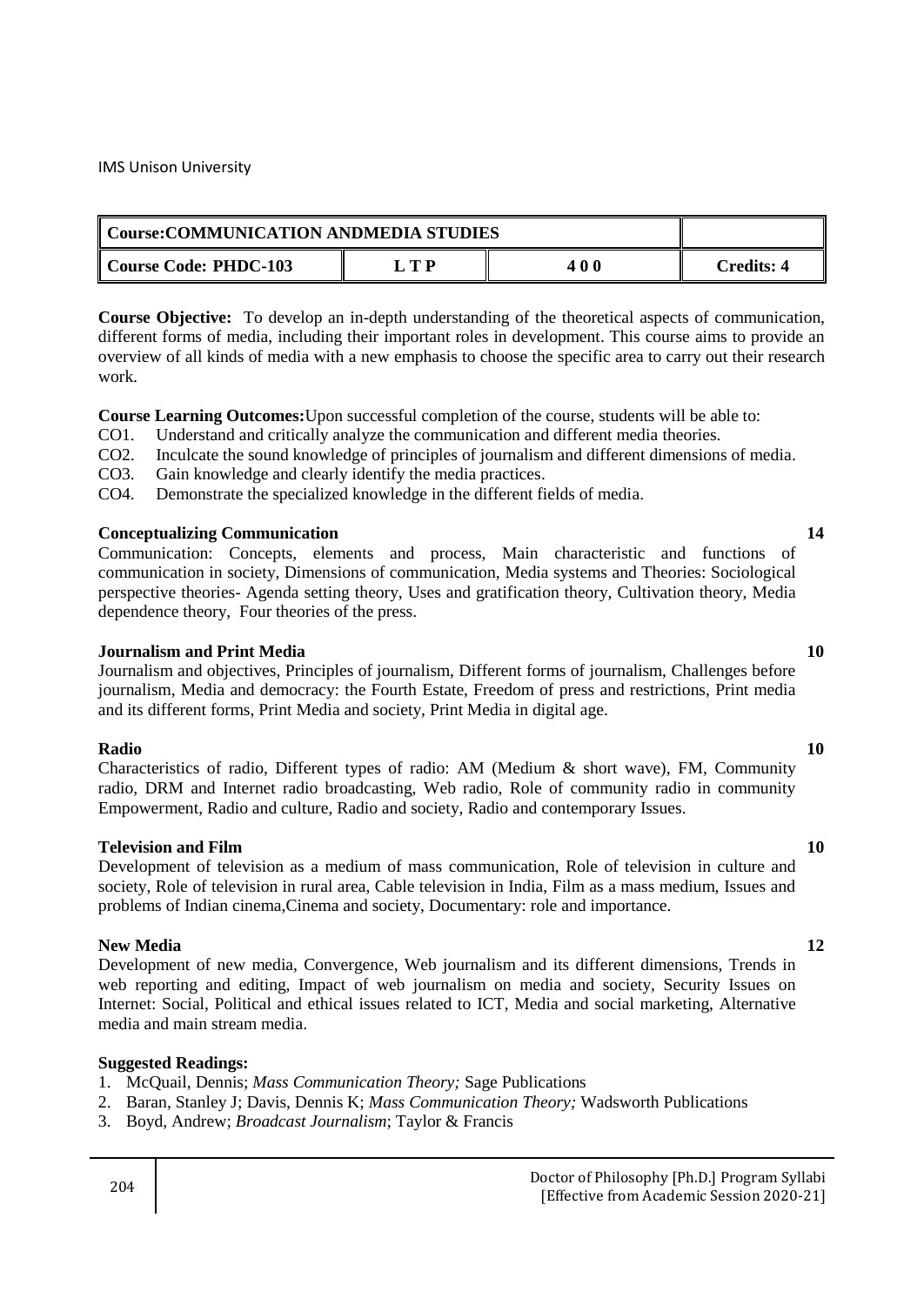- 4. Harrower, Tim; *Inside Reporting;* McGraw Hill
- 5. Harcup, Tony; *Journalism: Principles and Practice*; Sage Publication
- 6. Stewart, Peter; Chantler, Paul; *Basic Radio Journalism*; Focal Press
- 7. Nelmes, Jill; *Introduction to Film Studies*; Routledge Publication
- 8. Scannell, Paddy; *Radio, TV & Modern Life;* Blackwell Publishers
- 9. Lezzi, Frank; U*nderstanding Television Production;* Pearson Education
- 10. Siapera, Eugenia; *Understanding New Media*; Sage Publications
- 11. Thronburg, Kyan; *Producing Online News*; Sage Publications
- 12. Pachauri,Sudhir *; Cyberspace and Media;* Praveen Pachauri Publications